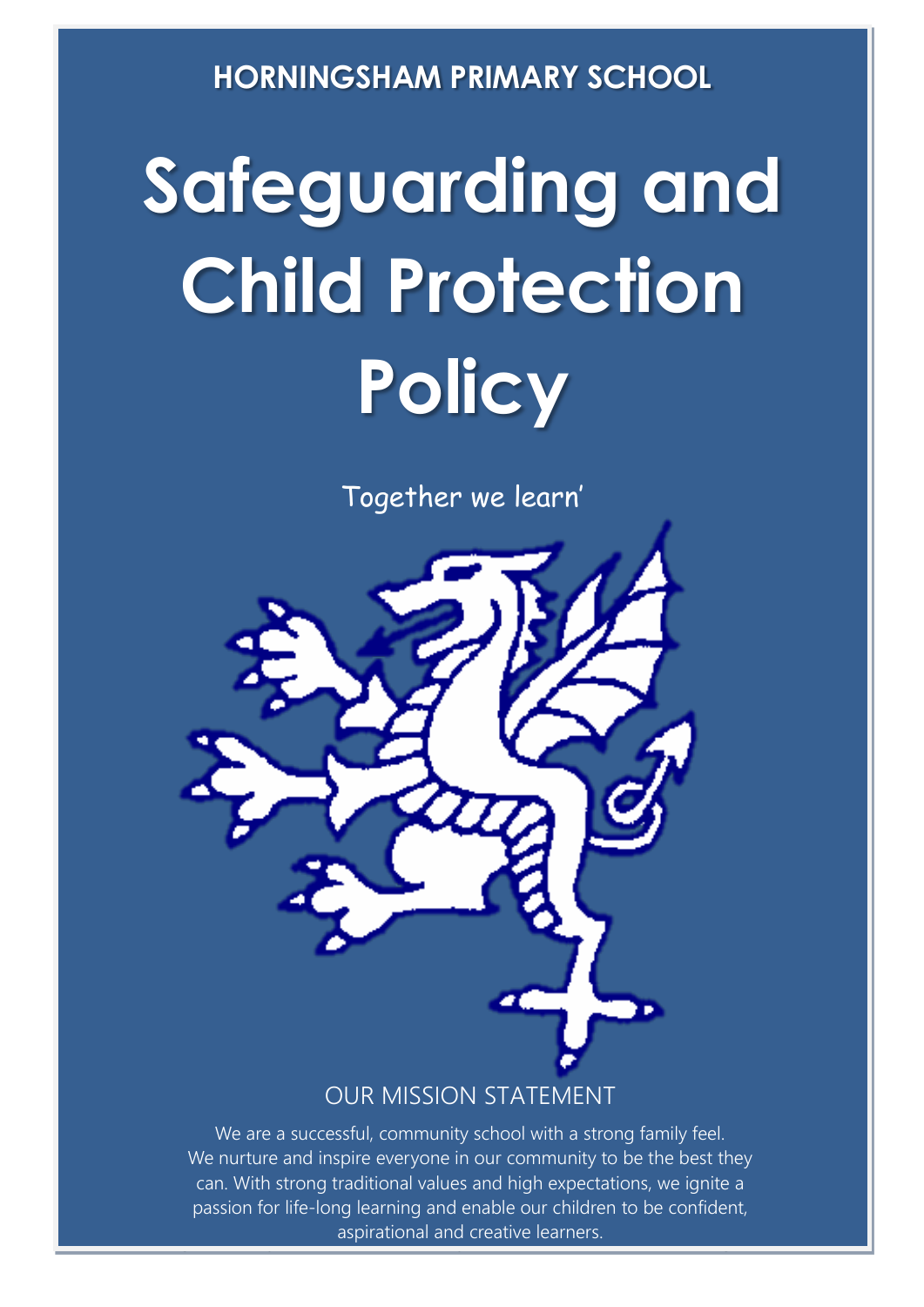# **Safeguarding and Child Protection Policy**

Horningsham Primary School fully recognises its responsibilities for safeguarding and child protection.

| Policy agreed (date):                                                 | October 2021 |
|-----------------------------------------------------------------------|--------------|
| <b>Policy published</b> (including on website) (date):   October 2021 |              |
| Next review (date):                                                   | October 2022 |

| <b>Key Safeguarding Personnel</b>                                                                   |                       |              |                                 |  |  |  |  |
|-----------------------------------------------------------------------------------------------------|-----------------------|--------------|---------------------------------|--|--|--|--|
| <b>Role</b>                                                                                         | <b>Name</b>           | Tel.         | <b>Email</b>                    |  |  |  |  |
| <b>Headteacher</b>                                                                                  |                       |              |                                 |  |  |  |  |
| <b>Designated</b><br><b>Safeguarding</b><br>Lead (DSL)                                              | <b>Carole Andrews</b> | 01985 844342 | admin@horningsham.wilts.sch.uk  |  |  |  |  |
| <b>Deputy DSL(s)</b><br>(DDSL)                                                                      | <b>Odele Lapham</b>   | 01985 844342 | admin@horningsham.wilts.sch.uk  |  |  |  |  |
| <b>Nominated</b><br><b>Governor</b>                                                                 | Dr Bob Grove          | 01985 844342 | bgrove@horningsham.wilts.sch.uk |  |  |  |  |
| <b>Chair of</b><br><b>Governors</b>                                                                 |                       |              |                                 |  |  |  |  |
| <b>Designated</b><br><b>Teacher for</b><br><b>Looked After</b><br><b>Children</b>                   | <b>Carole Andrews</b> | 01985 844342 | admin@horningsham.wilts.sch.uk  |  |  |  |  |
| <b>Senior Mental</b><br><b>Health Lead</b>                                                          | <b>Odele Lapham</b>   | 01985 844342 | send@horningsham.wilts.sch.uk   |  |  |  |  |
| والمتبدولون ومراوس وعافرهم وامعوا وبإعانات ومنافاتها<br>The best enforcement.<br>$\pm$ and in $\pm$ |                       |              |                                 |  |  |  |  |

**The key safeguarding responsibilities within each of the roles above are set out in Keeping Children Safe in Education (2021)**

| <b>Children's Social Care referrals:</b> |               |
|------------------------------------------|---------------|
| Multi-Agency Safeguarding Hub (MASH):    | 0300 456 0108 |
| Out of hours:                            | 0845 6070 888 |
|                                          |               |

If you believe a child is **at immediate risk** of significant harm or injury,

you **must** call the police on 999.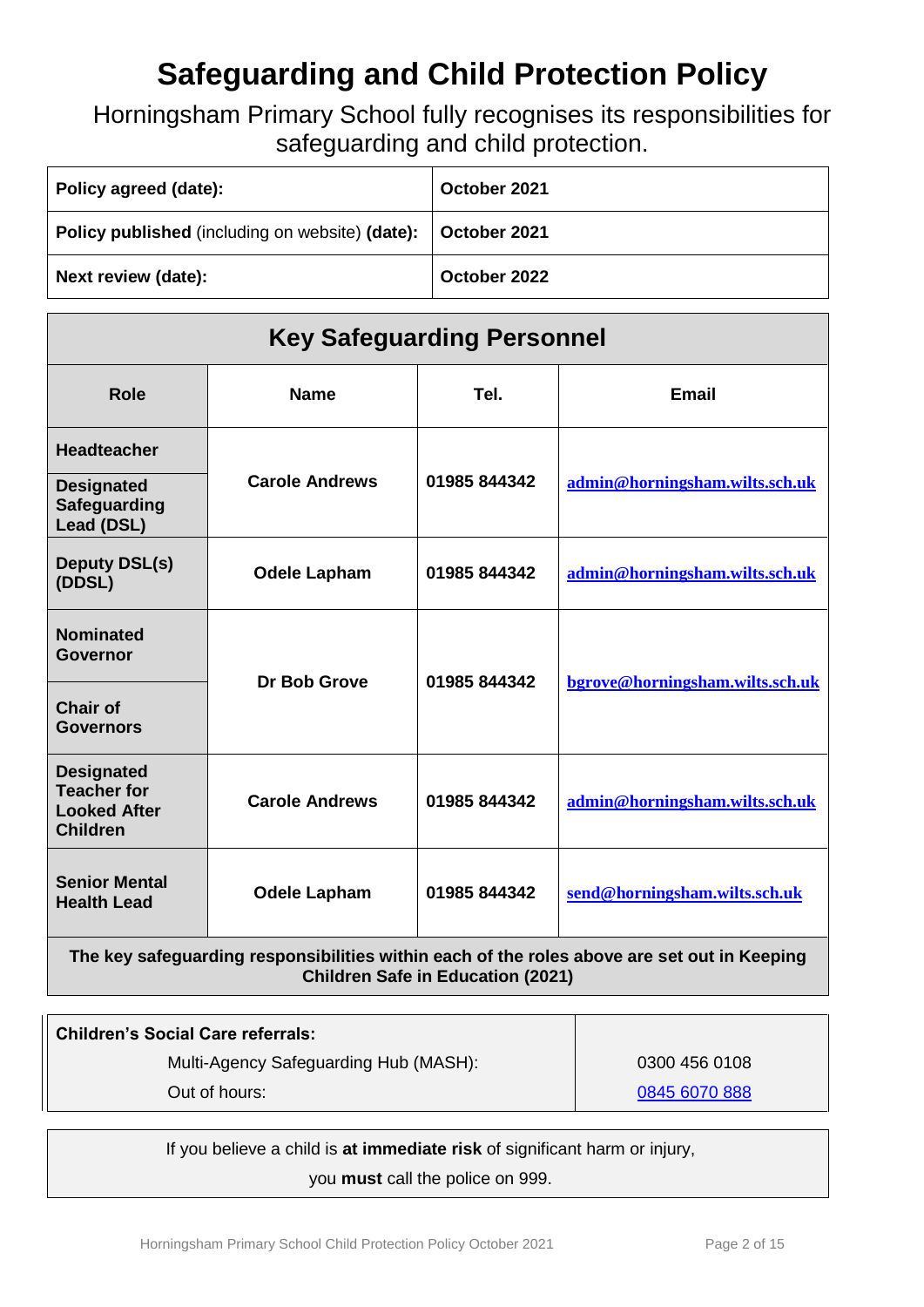# **Introduction**

Horningsham Primary School is committed to safeguarding and promoting the welfare of children. We will fulfil our local and national responsibilities as laid out in the following key documents:

- Working Together to Safeguard Children (2018)
- Keeping Children Safe in Education (2021)
- Non-statutory interim guidance: [COVID-19: safeguarding in schools, colleges and other](https://www.gov.uk/government/publications/covid-19-safeguarding-in-schools-colleges-and-other-providers/coronavirus-covid-19-safeguarding-in-schools-colleges-and-other-providers)
- [The Procedures of Safeguarding Vulnerable People Partnership \(formerly WSCB\)](http://www.proceduresonline.com/birmingham/scb/) See Appendix 1 for further relevant guidance documents

The aim of this policy is to ensure:

- all our pupils are safe and protected from harm.
- safeguarding procedures are in place to help pupils to feel safe and learn to stay safe.
- adults in the school community are aware of the expected behaviours and the school"s legal responsibilities in relation to safeguarding and child protection.

# **Scope**

Safeguarding is defined as:

- ensuring that children grow up with the provision of safe and effective care
- taking action to enable all children to have the best life chances
- preventing impairment of children's mental and physical health or development and
- protecting children from maltreatment.

The term "safeguarding children" covers a range of measures including child protection procedures. It encompasses a whole-school preventative approach to keeping children safe, including online that incorporates pupil health and safety; school behaviour management and preventing peer on peer abuse; supporting pupils with medical conditions; relationships, sex and health (RSHE) education and personal, social, health and economic (PSHE) education; providing first aid and site security.

Consequently, this policy is consistent with all other policies adopted by the governors and should be read in alongside the following policies relevant to the safety and welfare of our pupils:

| • Relationships, Sex & Health<br>Education/PSHE | $\bullet$ | <b>Staff Behaviour Policy</b> | • Teaching & Learning Policy |
|-------------------------------------------------|-----------|-------------------------------|------------------------------|
| • Equality Statement                            |           | <b>Whistleblowing Policy</b>  | • Online Safety Policy       |

- Behaviour Policy incl. pupil use of mobile and smart technology Health and Safety Policy
	- Complaints Policy

Administration of medicines

• SEND Policy

**This policy applies to all staff in our school.** For the purposes of this policy:

- **Staff** refers to all those working for or on behalf of the school, full time or part time, in a paid or regular voluntary capacity.
- **A volunteer** is a person who performs an activity that involves spending time, unpaid in school (except for approved expenses).
- **Parent** refers to birth parents and other adults who are in a parenting role, for example step-parents, foster carers and adoptive parents.
- **Child** refers to all children on our school roll and any child under the age of 18 who comes into contact with our school. This includes unborn babies.

#### **Any safeguarding concerns or disclosures of abuse relating to a child at school, outside of school and online are within the scope of this policy.**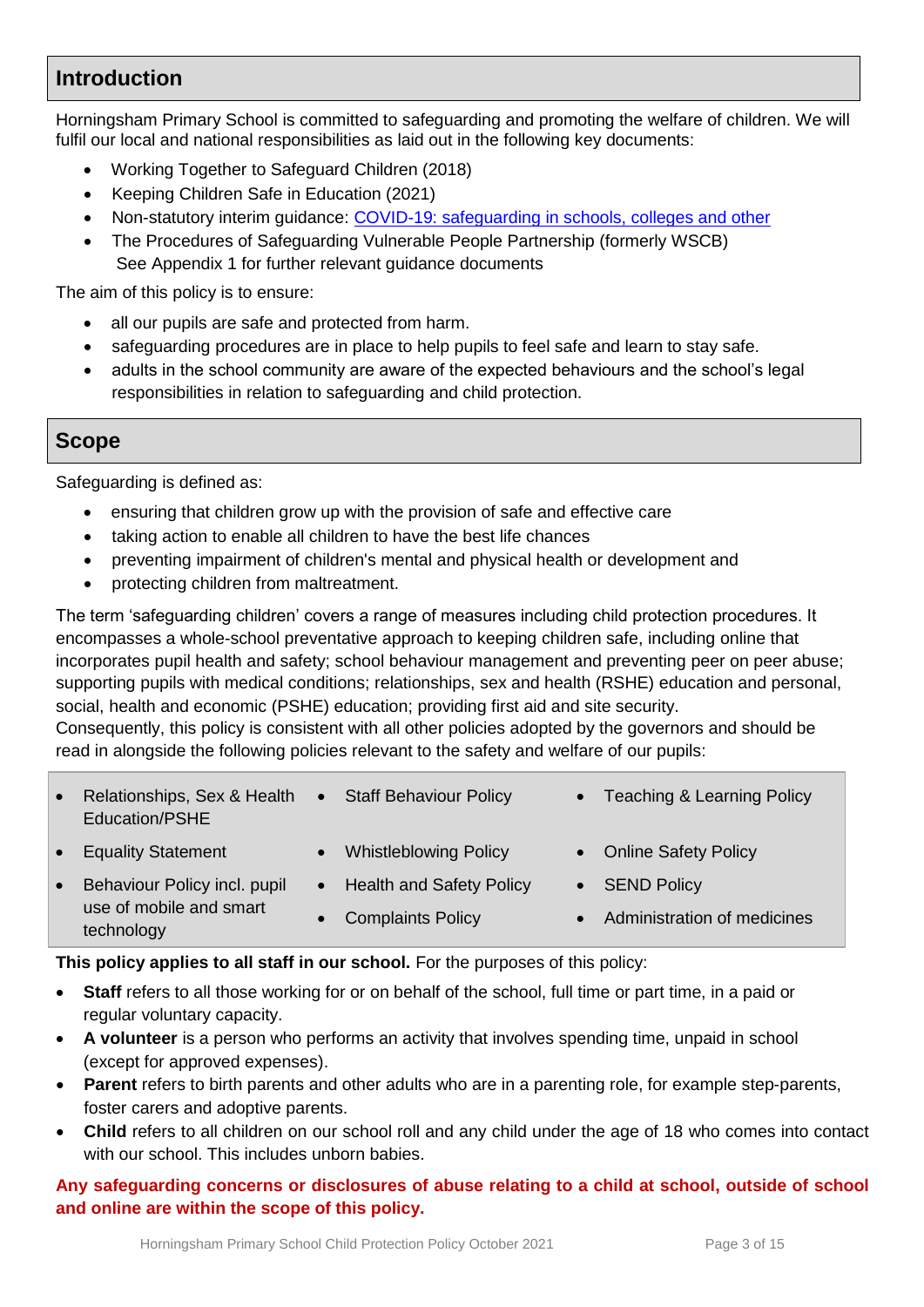# **Expectations**

All staff are:

- familiar with this safeguarding policy and have an opportunity to contribute to its review.
- alert to signs and indicators of possible abuse and wider safeguarding issues.
- able to record and report concerns as set out in this policy.
- able to deal with a disclosure of abuse from a pupil.
- involved in the implementation of individual education programmes, integrated support plans, child in need plans and interagency child protection plans as required.

In addition, all staff have read and understood Part or Annex A1 of the latest version of Keeping Children Safe in Education (KCSiE 2021). School leaders and staff who work directly with children have also read Annex B and Part 5.

## **Governors**

As key strategic decision makers and vision setters for the school, the governors will make sure that our policies and procedures are in line with national and local safeguarding requirements. Governors will work with the senior leaders to make sure the following safeguarding essentials are in place:

| <b>Training/Teaching</b>                                                                                                                                                                                                                                                                                                                                                                                                                                                                                                                                                                            | <b>Policy/Procedures</b>                                                                                                                                                                                                                                                                                                                                                                                                                                                                                                                                                                                                                                                                                                                                                                                                               | <b>Staffing</b>                                                                                                                                                                                                                                                                                                                                                             |  |
|-----------------------------------------------------------------------------------------------------------------------------------------------------------------------------------------------------------------------------------------------------------------------------------------------------------------------------------------------------------------------------------------------------------------------------------------------------------------------------------------------------------------------------------------------------------------------------------------------------|----------------------------------------------------------------------------------------------------------------------------------------------------------------------------------------------------------------------------------------------------------------------------------------------------------------------------------------------------------------------------------------------------------------------------------------------------------------------------------------------------------------------------------------------------------------------------------------------------------------------------------------------------------------------------------------------------------------------------------------------------------------------------------------------------------------------------------------|-----------------------------------------------------------------------------------------------------------------------------------------------------------------------------------------------------------------------------------------------------------------------------------------------------------------------------------------------------------------------------|--|
| Whole school approach to<br>broad and balanced<br>curriculum embedding<br>safeguarding teaching<br>D/DSL training<br>$\bullet$<br>Designated teacher training<br><b>KCSiE Part 1 or Annex A</b><br>(and Annex B and Part 5 for<br>staff working directly with<br>children)<br>Staff training, including<br>regular safeguarding<br>updates<br>Children taught about<br>keeping safe online<br>Online safety training for<br>staff<br>Preventing radicalisation<br>$\bullet$<br>Teaching staff confidence to<br>deliver RSHE/PSHE to all<br>pupils<br>Annual review of online<br>safety arrangements | Peer on Peer abuse<br>$\bullet$<br>Pupil voice<br>$\bullet$<br>Online safety<br>Whistleblowing<br>Staff Behaviour<br>Policy<br>(for<br>safer<br>working<br>practice),<br>incl.<br>low-level<br>concerns about staff conduct<br>Early help<br>$\bullet$<br><b>Mental Health</b><br>$\bullet$<br>Multi-agency working<br>Children missing out on education<br>(CMOE) and Children Missing<br>Education (CME)<br>Children with SEND and a physical<br>$\bullet$<br>health issue<br>Reporting abuse, incl. dealing with a<br>$\bullet$<br>child at immediate risk / SVPP<br>procedures<br>Honour based abuse (HBA)<br>$\bullet$<br>Female Genital Mutilation (FGM)<br>$\bullet$<br>Behaviour policy<br>$\bullet$<br>Relationships, Sex and Health<br>Education (RSHE) policy<br>Staff contribution to policy<br>Safeguarding policy review | Designated<br>$\bullet$<br>Safeguarding Lead<br>(DSL) who is a senior<br>member of the<br>leadership team.<br>Deputy Designated<br>٠<br>Safeguarding Lead<br>(DDSL)<br>Designated teacher for<br>$\bullet$<br>children looked-after<br>(even if there are no<br>LAC on roll)<br>Senior mental health<br>$\bullet$<br>lead<br>Pastoral and well-<br>$\bullet$<br>being staff |  |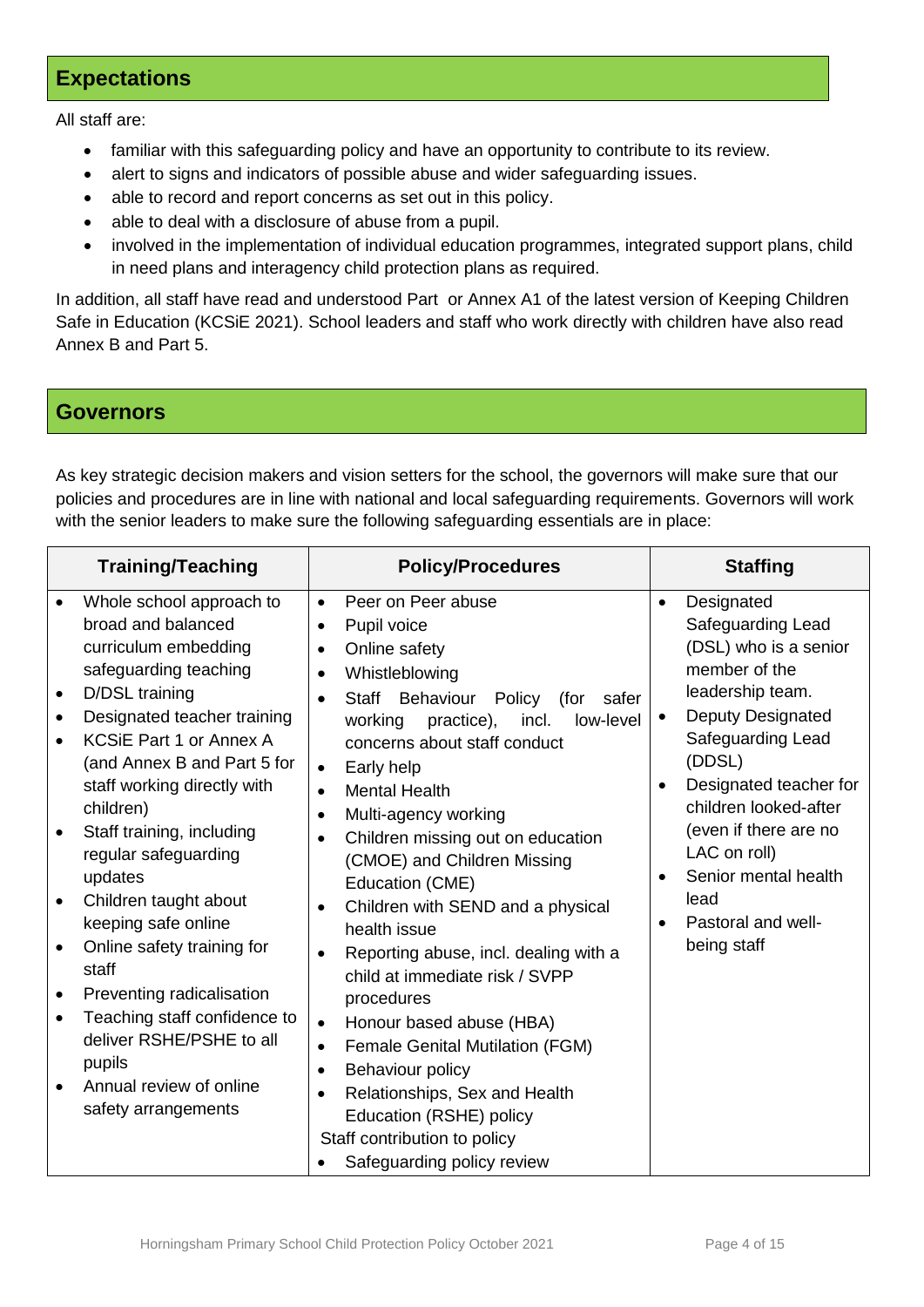#### **Concerns and allegations management**

Our chair of governors is responsible for liaising with the local authority Designated Officer for Allegations (DOfA) and other partner agencies in the event of an allegation of abuse being made against the Headteacher.

See also " Managing concerns and allegations against staff".

#### **Audit**

The nominated governor (NG) for safeguarding collaborates with the headteacher and the D/DSL to complete an annual safeguarding audit return to the local authority.

#### **Safer Recruitment**

Our governors monitor the school"s safer recruitment practice, including the Single Central Record.

## **Monitoring and Review**

Governors ensure that safeguarding is an agenda item on the for every full governing body meeting. The headteacher ensures that safeguarding is an agenda item for every staff meeting. This policy is reviewed annually or earlier as required by changes to legislation or statutory guidance. The nominated governor meets the DSL every term (six times a year) to monitor the effectiveness of this policy.

# **Mandatory Procedures – Staff and Adults at School**

#### **Safer Recruitment**

All staff are subject to safer recruitment processes and checks and we follow the guidance set out in Part 3 of KCSiE (2021).

At Horningsham Primary School, we scrutinise all applications for paid or voluntary posts. We undertake interviews and make appropriate checks through the Disclosure and Barring Service (DBS). We maintain a single central record (SCR) of the essential checks as set out in KCSiE that have been carried out and certificates obtained. The SCR applies to:

- all staff (including supply staff, and teacher trainees on salaried routes) who work at the school.
- all governors

#### See also Training.

#### **Staff Behaviour Policy (for safer working practice)**

Horningsham Primary School is committed to positive academic, social and emotional outcomes for our pupils underpinned by a strong safeguarding ethos. We are equally committed to the protection and welfare of our staff, who are expected to adhere to the highest standards of professional behaviour.

The Staff Behaviour Policy sets out staff behaviours that should be avoided as well as those that constitute safe practice and supports our commitment to safeguarding children.

Teaching staff are additionally expected to act within the guidance of the 'personal and professional conduct' section of the Teachers' Standards.

#### **Identifying the signs**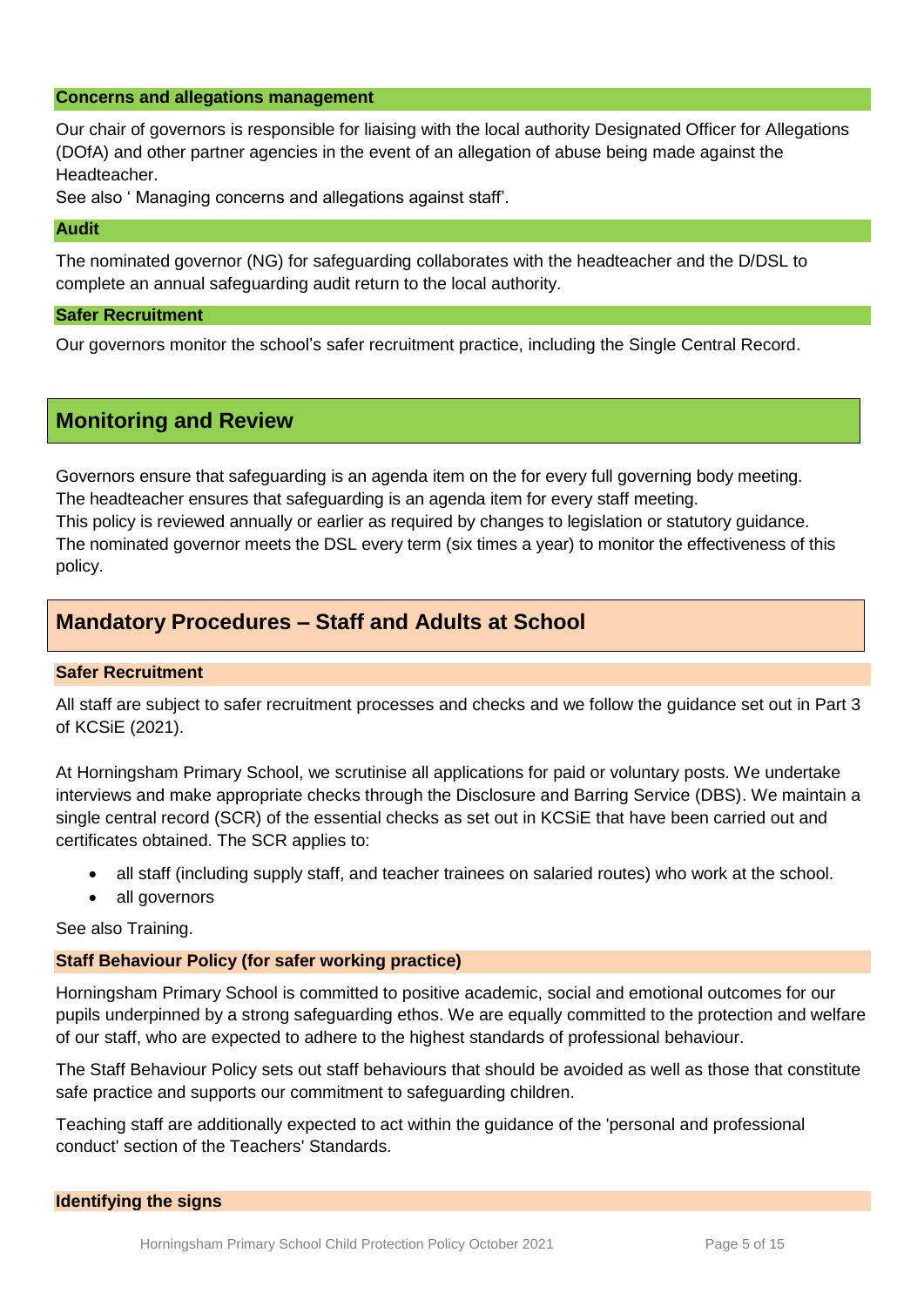All staff know how to recognise and are alert to the signs of neglect and abuse and wider safeguarding issues, including but not limited to child on child sexual violence and harassment, peer on peer abuse and exploitation. Definitions of abuse, set out in 'What to do if you"re worried a child is being abused - Advice for practitioners" (2015), 'Keeping Children Safe in Education' (2021) and Sexual violence and sexual harassment between children in schools (2021) along with notes from safeguarding training, are important reference documents for all staff. Every member of staff is provided with a copy of Part 1 or Annex A of KCSiE which they are required to read, and which also includes supporting guidance about several specific safeguarding issues. Staff who work directly with children are also required to read Annex B and Part 5 of KCSiE (2021).

#### **Responding to concerns/disclosures of abuse**

Flowcharts provided by the SVPP that set out the required procedure for staff to follow when they have a safeguarding concern about a child are displayed in the staffroom and adult cloakrooms for easy reference.

Staff adhere to the organisation"s safeguarding training requirements when concerned about abuse or when responding to a disclosure of abuse. Staff understand that they must NOT:

- take photographs of any injuries.
- postpone or delay the opportunity for the child to talk.
- take notes while the child is speaking or ask the child to write an account.
- try to investigate the allegation.
- promise confidentiality eg say they will keep 'the secret'.
- approach or inform the alleged abuser.

All staff record any concern about or disclosure by a pupil of abuse or neglect and report this to the D/DSL using the standard form. It is the responsibility of each adult in school to ensure that the D/DSL receives the record of concern without delay. In the absence of the D/DSL, staff members know to speak directly to the MASH. In some circumstances, the D/DSL or member of staff seeks advice by ringing the MASH for advice.

The D/DSL will liaise with safeguarding partners and work with other agencies in line with Working Together (2018) and will refer to National Police Chief"s Council guidance for schools to understand when they should consider calling the police.

The D/DSL will provide as much information as possible as part of the referral process. This will allow any assessment to consider all the available evidence and enable a contextual approach to address such harm.

During term time, the DSL and/or a DDSL is always available during school hours for staff to discuss any safeguarding concerns.

The voice of the child is central to our safeguarding practice and pupils are encouraged to express and have their views given due weight in all matters affecting them.

#### **Online safety**

See School's online safety procedures and protocols which focus on the four areas of risk – content, contact, conduct and commerce.

Online safety is a running and interrelated theme which is reflected in our policies and procedures. Children are taught about safeguarding, including online safety. Online safety is considered as part of our whole school safeguarding approach and wider staff training and curriculum planning. A personalised or contextualised approach is taken for more vulnerable children, victims of abuse and some children with SEND.

Horningsham Primary School acknowledges the fact many children have unlimited and unrestricted access to the internet via mobile phone networks, the school will follow its policy on the use of mobile and smart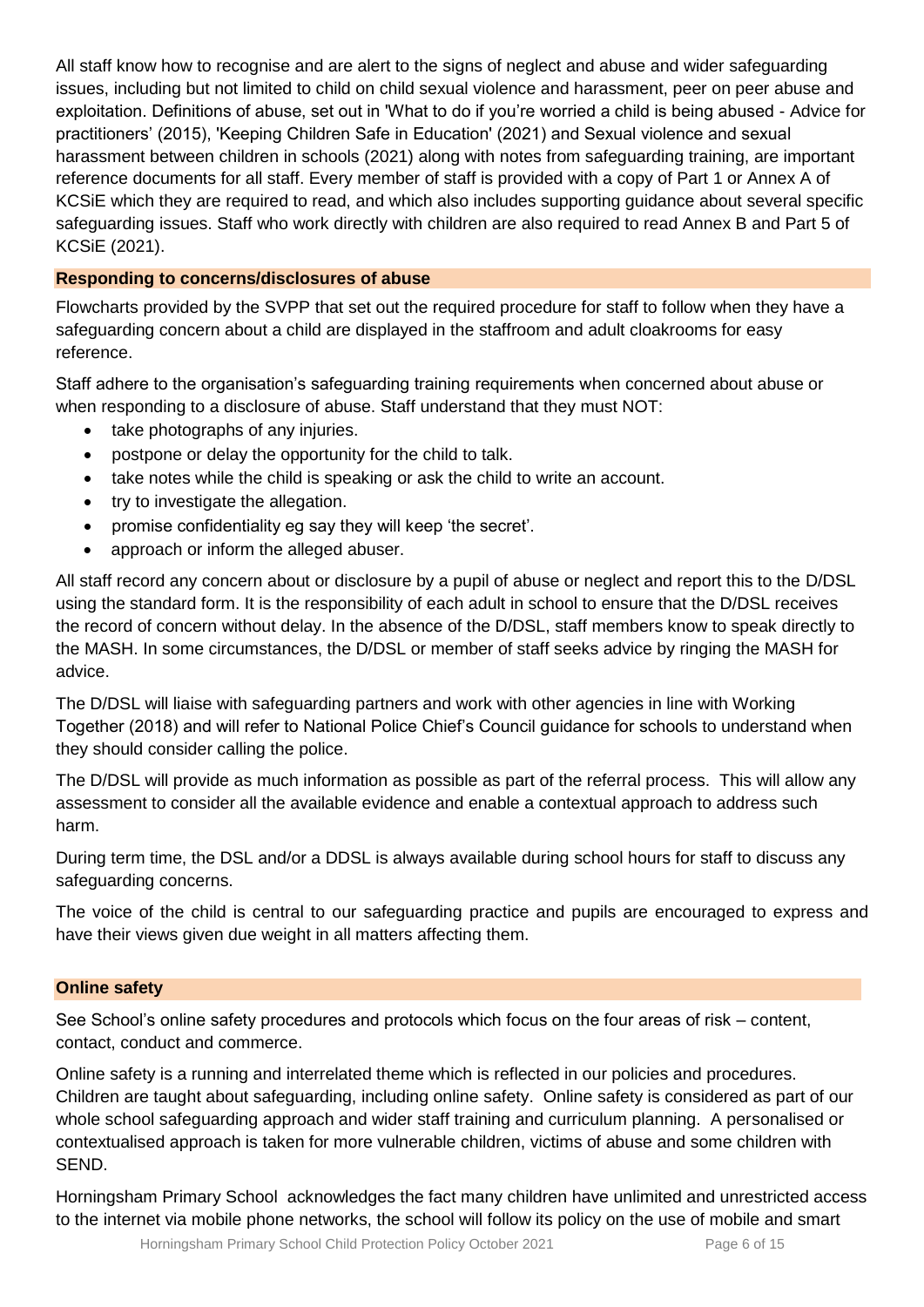technology in school to safeguard children and will follow peer on peer abuse procedures when mobile phones are used by a child whilst in school to sexually harass their peers via their mobile and smart technology, share indecent images: consensually and non-consensually (often via large chat groups), and view and share pornography and other harmful content.

#### **Managing concerns and allegations against staff (including supply teachers, volunteers and contractors)**

Horningsham School follows the procedure set out by the SVPP "Allegations against adults" flowchart which is displayed in the staffroom and adult cloakrooms for easy reference.

Where anyone in the school has a concern about the behaviour of an adult who works or volunteers at the school, including supply staff and contractors, they must immediately consult the Headteacher/Principal who will refer to the local authority Designated Officer for Allegations (DOFA).

Any concern or allegation against the Headteacher/Principal will be reported to the Chair of Governors without informing the Headteacher/Principal.

All staff must remember that the welfare of a child is paramount and must not delay raising concerns for fear a report could jeopardise their colleague"s career. Horningsham School promotes an open and transparent culture in which all concerns about adults working in or on behalf of the school (including supply teachers, volunteers and contractors) are dealt with promptly and appropriately.

Any allegation of abuse will be dealt with in a fair and consistent way that provides effective protection for the child and at the same time supports the person who is the subject of the allegation.

In addition to the concern/allegation management process, the school"s DSL will also refer suspected abuse to the MASH as described in "responding to a concern."

All members of staff and volunteers have read and signed to confirm they have understood the school"s Staff Behaviour Policy (for safer working practice), all supply staff and contractors are made aware of expectations of their behaviour.

Concerns and allegations reported relating to supply staff and contractors will be notified to their employers for investigation and potential referral to DOFA.

Horningsham School will appoint a "case manager" to lead any investigation where the reported allegation does not meet the allegations threshold to consider a referral to the DOFA. This is the headteacher or where the headteacher is the subject of an allegation, the chair of governors.

#### **Managing low-level concerns about adults**

Horningsham School operates a "low-level" concerns policy in accordance with KCSIE. "Low-level" refers to behaviour that is: inconsistent with expectations set out in the Staff Behaviour Policy, including inappropriate conduct outside of work, and/or does not meet the allegations threshold, or is otherwise not considered serious enough to consider a referral to the DOfA.

All low-level concerns will be reported to the headteacher; low-level concerns about the headteacher will be reported to the chair of governors.

Horningsham School will:

- ensure all staff are clear about what appropriate behaviour is (as set out in the Staff Behaviour Policy), and are confident in distinguishing expected and appropriate behaviour from concerning, problematic or inappropriate behaviour, in themselves and others;
- empower staff to share any low-level safeguarding concerns;
- provide a responsive, sensitive and proportionate handling of such concerns when they are raised, for both the child/ren and the adult; and,
- respond to reports of low-level concerns in accordance with our HR conduct procedures by addressing unprofessional behaviour and support the individual to correct it at an early stage. If the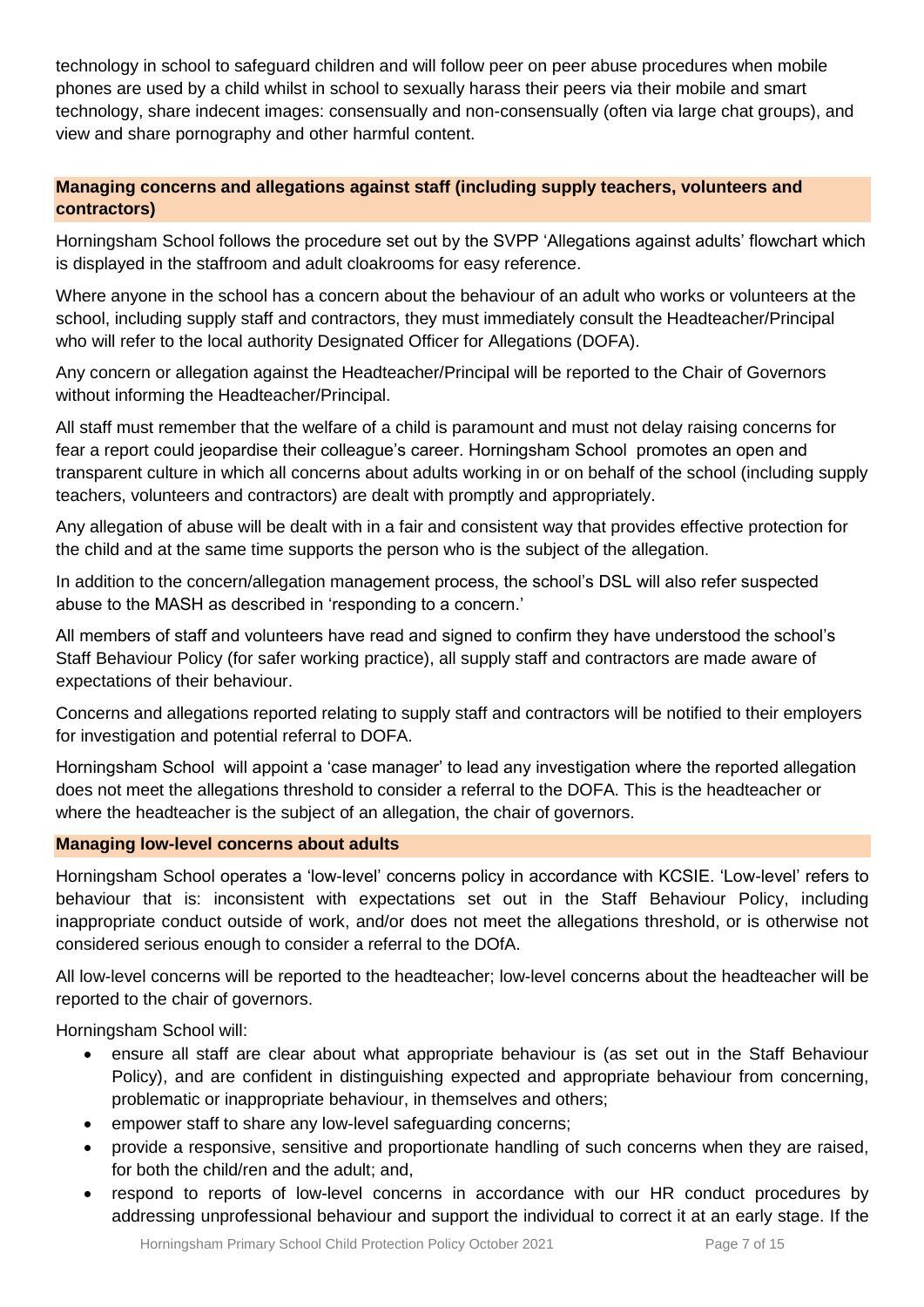concern has been raised via a third party, the headteacher will collect as much evidence as possible by speaking:

- o directly to the person who raised the concern, unless it has been raised anonymously;
- o to the individual involved and any witnesses.

Reporting low-level concerns helps to create and embed a culture of openness, trust and transparency in which the school's values and expected behaviour are constantly lived, monitored and reinforced by all staff.

Staff are encouraged to self-refer where they have found themselves in a situation which could be misinterpreted, might appear compromising to others, and/or on reflection they believe they have behaved in such a way that they consider falls below the expected professional standards.

All low-level concerns will be recorded in writing, retained and reviewed to help recognise any weakness in the school safeguarding system so that potential patterns of concerning, problematic or inappropriate behaviour can be identified.

#### **Whistleblowing**

All staff and pupils can raise concerns about poor or unsafe practice and potential failures in the school safeguarding regime. Our whistleblowing procedures, which are reflected in staff training and our Staff Behaviour Policy, and shared with pupils are in place for such concerns to be raised with the Headteacher.

If a staff member feels unable to raise an issue with the Headteacher or feels that their genuine concerns are not being addressed, other whistleblowing channels are open to them:

- The NSPCC whistleblowing helpline Staff can call: 0800 028 0285 from 08:00 to 20:00, Monday to Friday, or email help@nspcc.org.uk.
- A member of the governing body: Dr Bob Grove.

#### **Escalation of concerns**

Effective working together depends on an open approach and honest relationships between colleagues and between agencies.

Staff must be confident and able to professionally disagree and challenge decision-making as an entirely legitimate activity; a part of our professional responsibility to promote the best safeguarding practice. Staff are encouraged to press for re-consideration if they believe a decision to act/not act in response to a concern raised about a child is wrong. In such cases the SVPP Case Resolution Protocol is used if necessary.

If we are on the receiving end of a professional challenge, we see this as an opportunity to reflect on our decision making.

#### **Record keeping and information sharing**

The school:

- liaises with partner organisations (alternative provisions, Wiltshire Council) to ensure any safeguarding records for learners are shared on transition:
	- o by the setting/school/organisation previously attended by the child.
	- o by our DSL when the child leaves our school.

For any child dual-registered with another school/setting/organisation, the school continues to be responsible for the safeguarding of the placed pupil thus the DSL will regularly liaise with the DSL at that base to ensure information is shared in the child"s best interests. This includes contextual safeguarding information about relationships that young people form in their neighbourhoods, schools and online to enable assessment and intervention to happen within these extra-familial contexts.

 keeps clear and comprehensive written records of all pupil safeguarding and child protection concerns using a standard recording form, with a body map, including how the concern was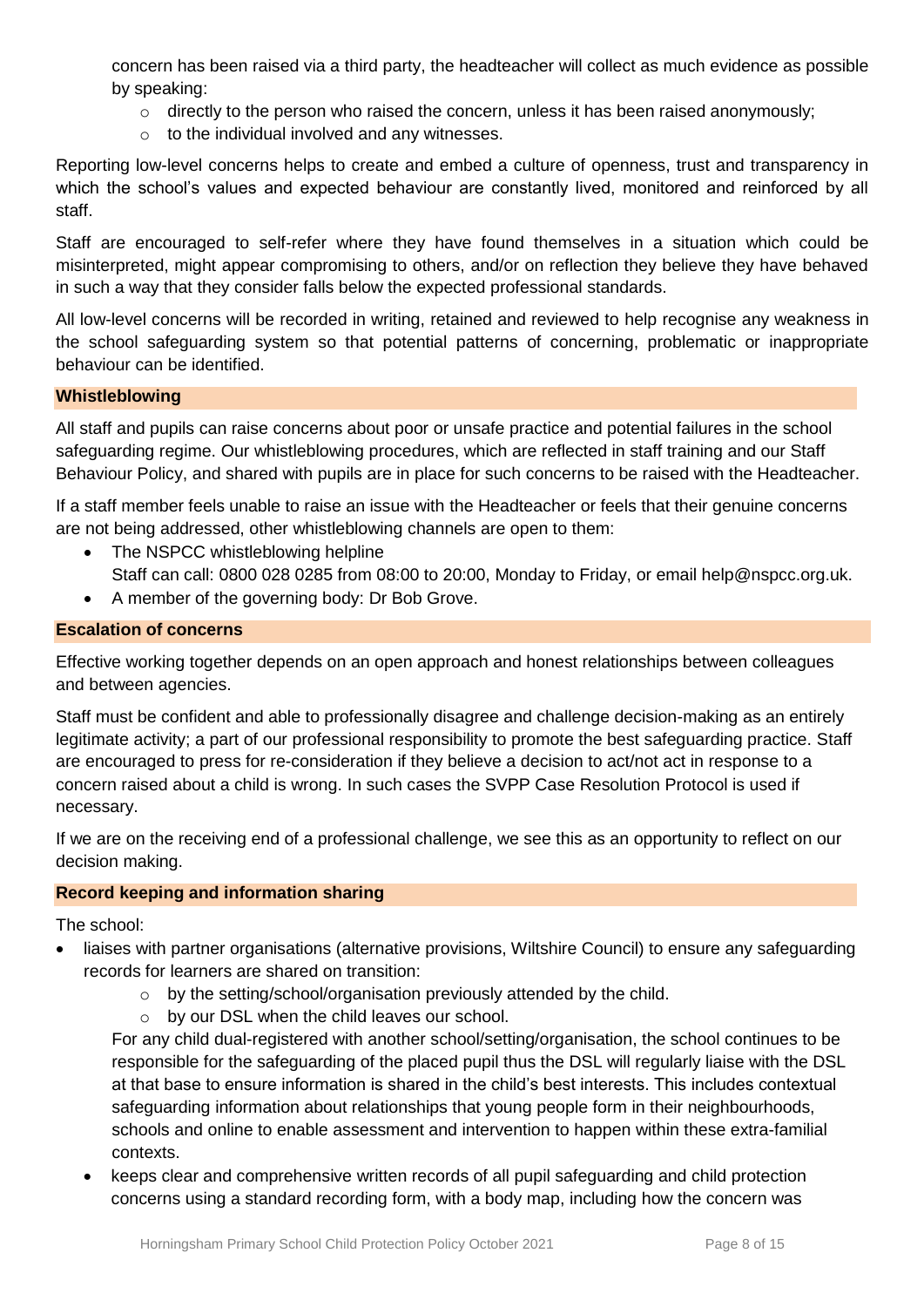followed up and resolved as well as a note of any action taken, decisions reached and the outcome.

- ensures all pupil safeguarding and child protection records are kept securely in a locked location.
- ensures the records incorporate the wishes and views of the pupil.

The D/DSL acts in accordance with Information Sharing – Department for Education (DfE) (2018) and in line with the Wiltshire Council Record Keeping Guidance which includes details about file retention. Information about pupils at risk of harm is shared with members of staff in keeping with the seven golden rules to sharing information in the DfE guidance.

We are committed to work in partnership with parents and carers. In most situations, we will discuss initial concerns with them. However, the D/DSL will not share information where there are concerns that if so doing would:

- place a child at increased risk of significant harm
- place an adult at increased risk of serious harm
- prejudice the prevention, detection or prosecution of a serious crime
- lead to unjustified delay in making enquiries about allegations of significant harm to a child, or serious harm to an adult.

When we become aware that a child is being privately fostered, we remind the carer/parent of their legal duty to notify Wiltshire Children"s Social Care. We follow this up by contacting Children"s Social Care directly.

#### **Visitors**

All visitors complete a signing in/out process, wear a school ID badge and are provided with key safeguarding information including the contact details of safeguarding personnel in school.

Scheduled visitors in a professional role (eg fire officer, police, NSPCC staff) are asked to provide evidence of their role and employment details (usually an identity badge) upon arrival at school. Careful consideration is given to the suitability of any external organisations. School complete an assessment of the education value, the age appropriateness of what is going to be delivered by the scheduled visitor prior to booking a visit.

If the visit is unscheduled and the visitor is unknown to the school, we will contact the relevant organisation to verify the individual"s identity, if necessary.

#### **Off site visits and exchange visits**

We carry out a risk assessment prior to any off-site visit and designate the specific roles and responsibilities of each adult, whether employed or volunteers.

Where there are safeguarding concerns or allegations that happen offsite, staff will follow the procedures described above and in the SVPP flowcharts as appropriate. A copy of the flowcharts is taken on off-site visits for reference.

Any adult over 18 in a host family will be subject to DBS checks. We work with partner schools abroad to ensure that similar assurances are undertaken prior to any overseas visit by our pupils.

# **Mandatory procedures – Supporting children**

#### **A culture of listening to children**

We have a whole school approach to listening to children and have systems in place which create an environment where children feel safe to share their concerns and worries and know they will be taken seriously. These systems operate with the best interests of the child at their heart.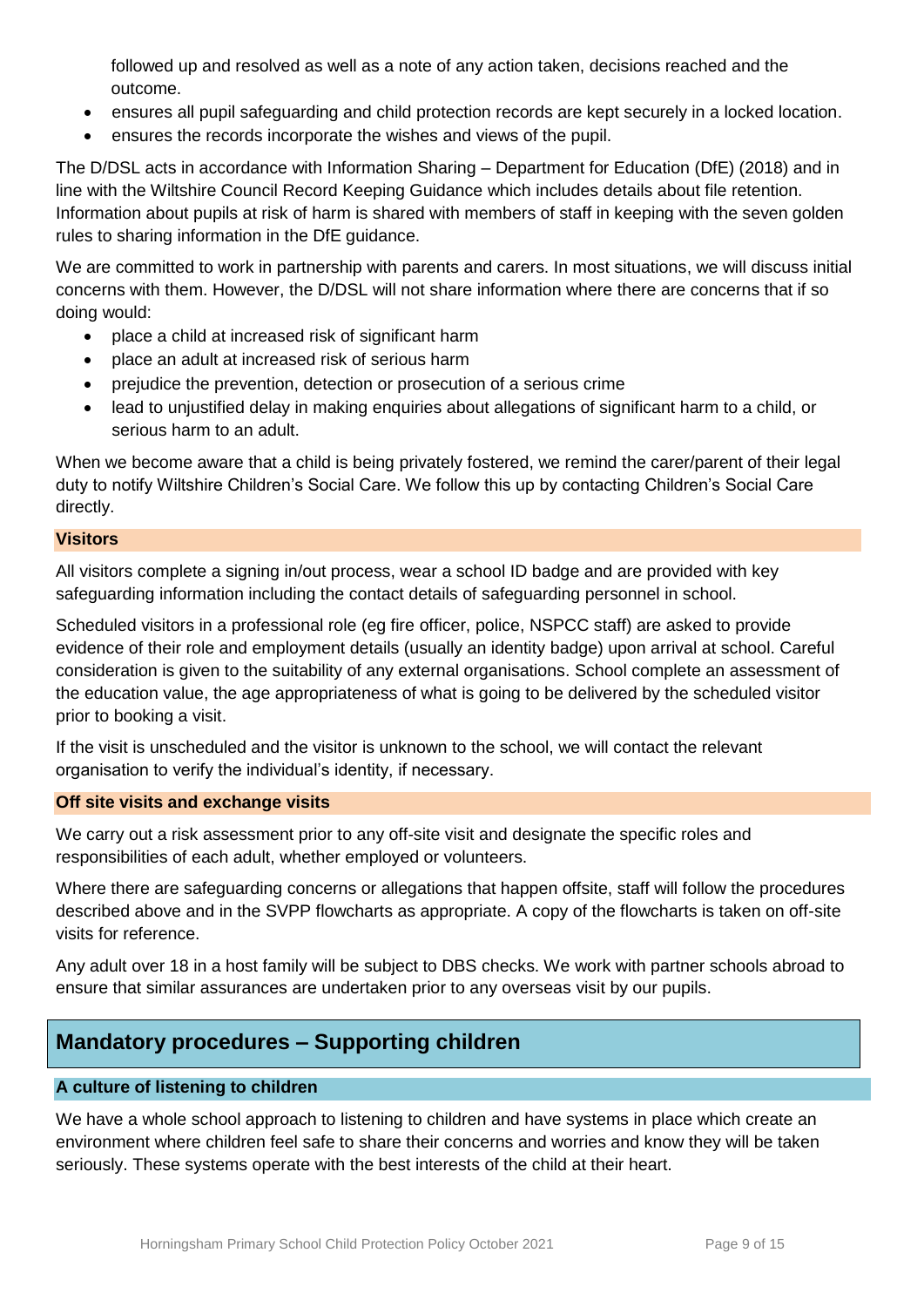Children can safely express their views and give feedback. The school"s safeguarding team are clearly identifiable to our pupils. We regularly gather pupil voice via forums and surveys, this data informs our practice and policies.

#### **Curriculum – teaching about safeguarding**

Our pupils access a broad and balanced curriculum that promotes their spiritual, moral, cultural, mental and physical development, and prepares them for the opportunities, responsibilities and experiences of life.

We provide opportunities for pupils to develop skills, concepts, attitudes and knowledge that promote their safety, and well-being. The PSHE and citizenship curriculum, incorporating Relationships, Sex and Health (RSHE) education specifically includes the following objectives:

- Developing pupil self-esteem and communication skills
- Developing strategies for self-protection including online safety
- Developing a sense of the boundaries between appropriate and inappropriate behaviour in adults and within peer relationships (positive relationships and consent)

#### **Remote learning**

If the school is required to change the way provision to children is offered due to exceptional circumstances eg during a pandemic lockdown, self-isolation, staff responsibilities to remain alert to the signs and risks of abuse to children will continue to apply. In such circumstances:

The DSL will:

- work closely with social care and partner agencies to support children in these circumstances and to identify children who may be at risk for the first time and/or benefit from additional support
- use specific local and national guidance about safeguarding in such circumstances to inform practice eg UK Safer internet centre guidance, DfE safeguarding and remote education and will ensure staff, children, and families are provided with written:
	- o amended DSL arrangements as required (names, location and contact details)
	- o temporary changes to procedures for working with children eg online.
	- o amended procedures for reporting concerns
	- o safeguarding training arrangements
	- $\circ$  timescales for such changes so that all children, families and staff understand when such arrangements will end, and arrangements revert to those in place prior to the events leading to the need for the temporary changes.

We will ensure the curriculum we offer during such circumstances, continues to promote learners' spiritual, moral, cultural, mental and physical development.

#### **Early help**

At Horningsham School, all our staff can identify children who may benefit from early help as a problem emerges and discuss this with the D/DSL.

The D/DSL uses:

- The Digital Assessment and Referral Tool as appropriate as part of a holistic assessment of the child"s needs.
- The Multi-Agency Thresholds guidance for Safeguarding Children on the Safeguarding Vulnerable People Partnership (SVPP) website about suitable action to take when a pupil has been identified as making inadequate progress or having an unmet need.
- Liaises with Wiltshire SEND service
- Various resources to identify and respond to harmful sexual behaviour

#### **Children with Special Education Needs and Disabilities (SEND) or physical health issues**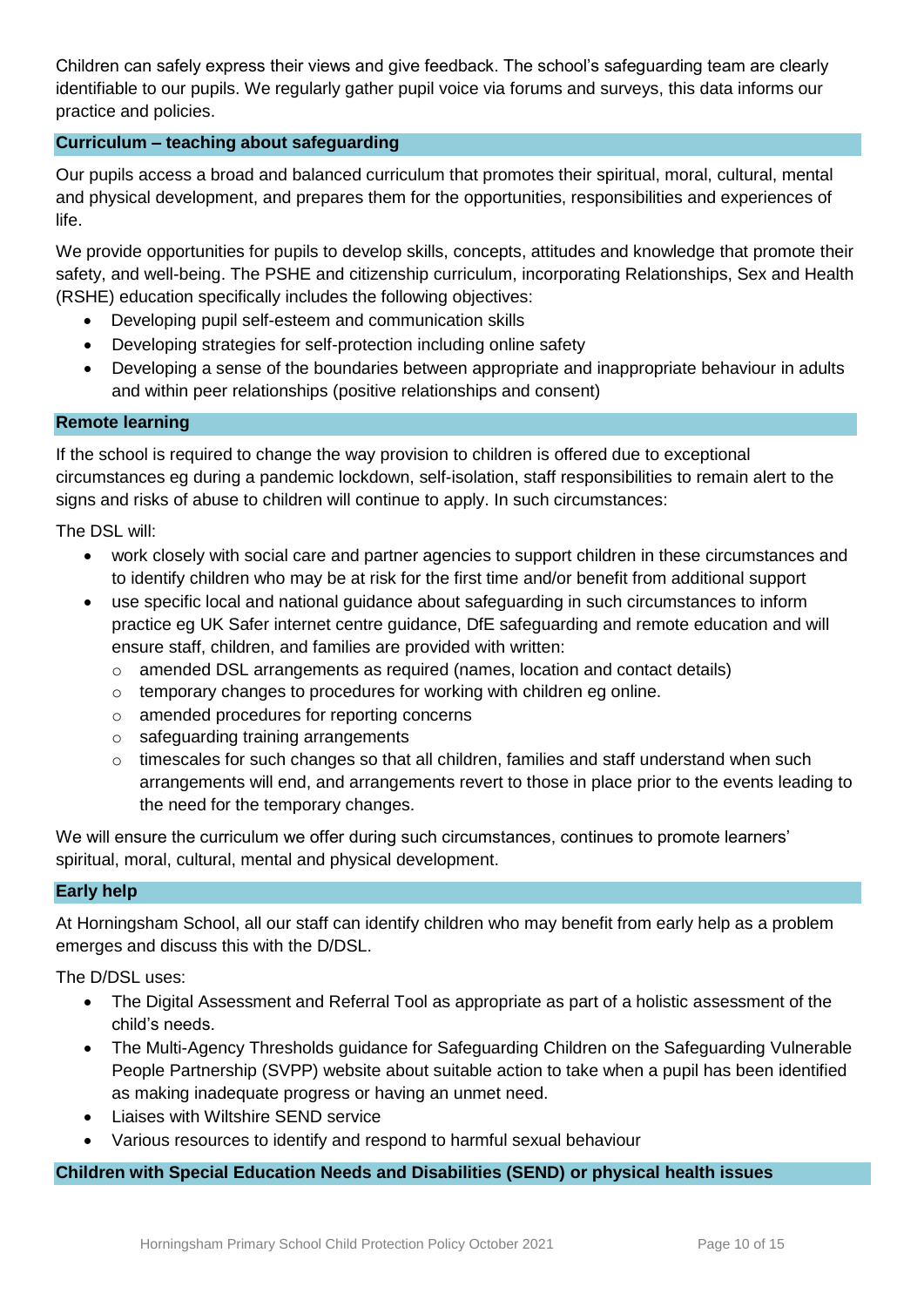Pupils with additional needs or certain health conditions face an increased risk of abuse and neglect. Staff take extra care to interpret correctly apparent signs of abuse or neglect. We never assume that behaviour, mood or injury relates to the pupil"s additional needs without further exploration. Staff understand that additional challenges can exist when recognising abuse and neglect in pupils with SEND, including communication barriers. Staff recognise that children with SEND are also at a higher risk of peer group isolation and can be disproportionately affected by bullying (including prejudiced-based bullying).

To address those additional challenges, extra pastoral support is considered for children with SEND or physical health issues and they are also encouraged to discuss their concerns. The D/DSL works with the Special Educational Needs Co-ordinator (SENCo) to identify pupils with additional communication needs and whenever possible, these pupils are given the chance to express themselves to a member of staff with appropriate communication skills.

#### **The use of 'reasonable force' in school**

There are circumstances when it is appropriate for staff to use reasonable force to safeguard children. The term "reasonable force" covers the broad range of actions used by staff that involve a degree of physical contact to control or restrain children. This can range from guiding a child to safety by the arm, to more extreme circumstances such as breaking up a fight or where a young person needs to be restrained to prevent violence or injury. 'Reasonable' in these circumstances means 'using no more force than is needed". The use of force may involve either passive physical contact, such as standing between pupils or blocking a pupil"s path, or active physical contact such as leading a pupil by the arm out of the classroom. Horningsham School follows DfE advice for schools is available at [Use of Reasonable Force in Schools.](https://assets.publishing.service.gov.uk/government/uploads/system/uploads/attachment_data/file/444051/Use_of_reasonable_force_advice_Reviewed_July_2015.pdf)

All staff will follow our behaviour policy and all pupils are encouraged to follow these expectations to reduce the need for the need for "use of reasonable force." Staff will work in collaboration with pupils and parents/carers to plan positive, proactive behaviour support which may include support plans, referral to specialist agencies and agreeing actions to reduce the occurrence of challenging behaviour.

# **Mandatory procedures – Specific forms of abuse and safeguarding issues**

#### **Peer on peer abuse**

All children have a right to attend school and learn in a safe environment. All peer on peer abuse is unacceptable and will be taken seriously.

In addition, we have a zero-tolerance approach and will respond to all reports and concerns of child on child sexual violence and sexual harassment, including those that have happened outside of the school, and/or online.

Staff recognise that while both boys and girls can abuse their peers, it is more likely that girls will be victims and boys instigators of such abuse. Peer on peer abuse is not tolerated, passed off as "banter" or seen as "part of growing up". The different forms of peer on peer abuse is likely to include, but not limited to:

- bullying (including cyber bullying, prejudice-based and discriminatory bullying)
- abuse in intimate personal relationships between peers
- physical abuse which can include hitting, kicking, shaking, biting, hair pulling or otherwise causing physical harm
- 'upskirting' or any picture taken under a person's clothing without their permission or them knowing to obtain sexual gratification or cause humiliation, distress or alarm.
- causing someone to engage in sexual activity without consent
- initiation/hazing type violence and rituals.
- consensual and non-consensual sharing of nudes and semi-nude images and/or videos (also known as sexting)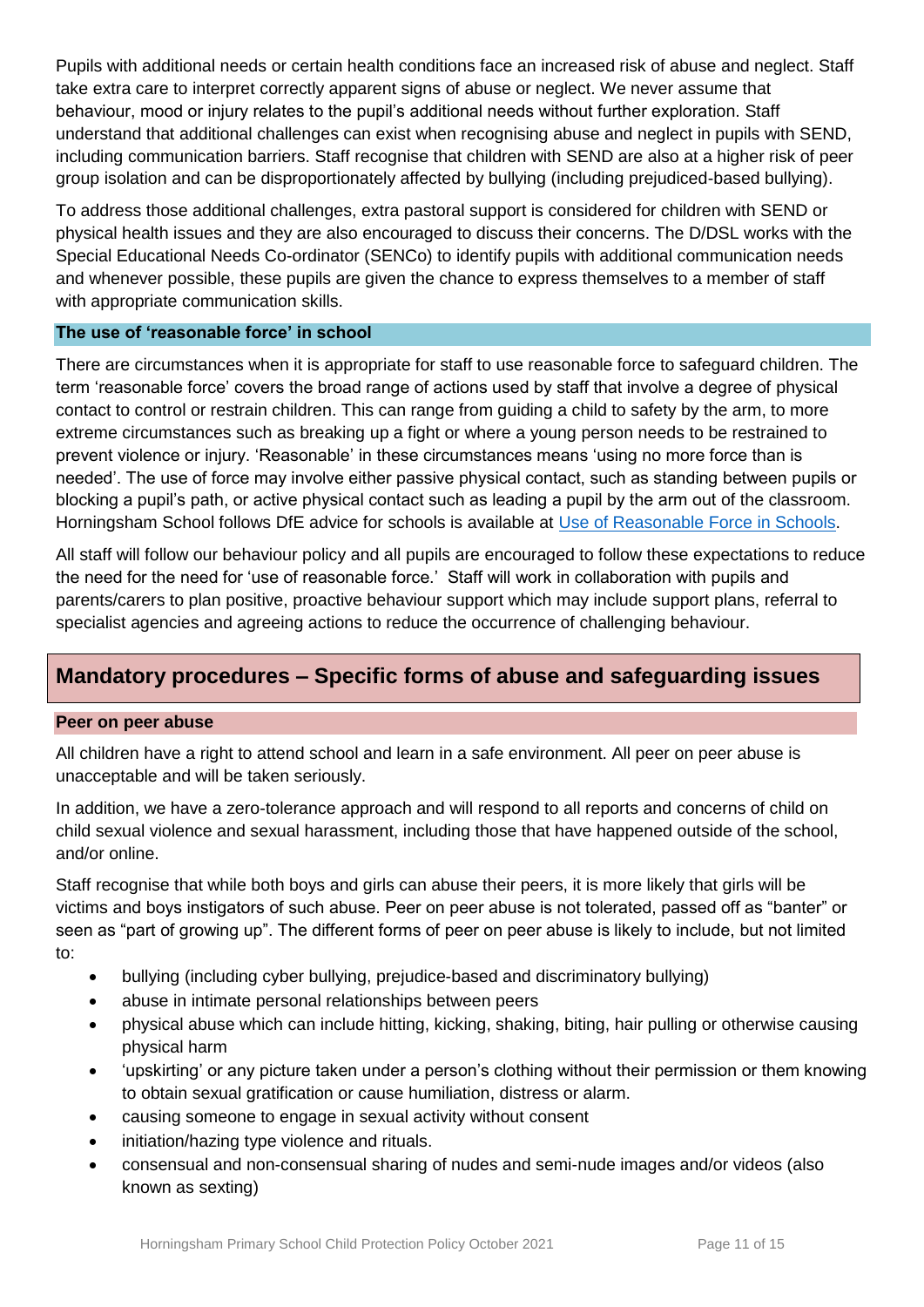sexual violence and sexual harassment between children, as defined by Sexual offences act 2003 which considers rape, assault by penetration and sexual assault, all types of sexual violence. Sexual violence and sexual harassment can be between two children, or a group of children and can occur online and offline.

Consequently, peer on peer abuse is dealt with as a safeguarding issue, recorded as such and not managed through the systems set out in the school behaviour policy.

Any pupil who may have been victimised and/or displayed such harmful behaviours, along with any other child affected by peer on peer abuse, will be supported through the school"s pastoral system and the support will be regularly monitored and reviewed.

We will address inappropriate behaviour (even if it appears to be relatively innocuous) as this can be an important intervention that may help prevent problematic, abusive and/or violent behaviour in the future.

We acknowledge that even if there are no reported cases of peer on peer abuse, such abuse may still be taking place and is simply not being reported. Staff maintain an attitude of "it could happen here" where safeguarding is concerned.

We minimise the risk of peer on peer abuse by providing:

- a relevant, effective curriculum, that helps children to develop their understanding of acceptable behaviours, healthy relationships and keeping themselves safe. The curriculum is updated to reflect changes in legislation, and the mandatory teaching of Relationship Education, Relationship and Sex Education and Health Education
- established/publicised systems for pupils to raise concerns with staff, knowing they will be listened to, supported and valued, and that the issues they raise will be taken seriously
- training to all staff so they understand that peer on peer abuse can happen and are trained to be alert to any behaviours that could cause concern
- a clear procedure for all staff to report all incidents as a safeguarding concern to the school D/DSL.

The DSL will follow local and national guidance when there has been a report of sexual violence and harassment between children. This will include liaising with other professionals to develop robust risk assessments and multi-agency safety planning with appropriate specialist targeted work for pupils who are identified as posing a potential risk to other children. This is done using a Contextual Safeguarding approach to ensure assessments consider risks posed by any wider environmental factors present in a child"s life.

The NSPCC has a dedicated helpline 0800 136 663 to provide children who are victims of sexual abuse in schools with appropriate support and advice. The helpline also provides support to parents and professionals.

#### **Serious violence**

We are committed to success in learning for all our pupils as one of the most powerful indicators in the prevention of youth crime.

Our curriculum includes teaching conflict resolution skills and understanding risky situations to help our children develop the social and emotional skills they need to thrive.

Staff are trained to recognise both the early warning signs of contextual risks and that pupils may be vulnerable to exploitation and getting involved in gangs as well as indicators that a pupil is involved in serious violent crime. They are also aware of the associated risks and know the measures put in place to minimise such risks.

#### **Missing children and children missing education**

Staff report immediately to the D/DSL, if they know of any child who may be:

• Missing – whereabouts unknown or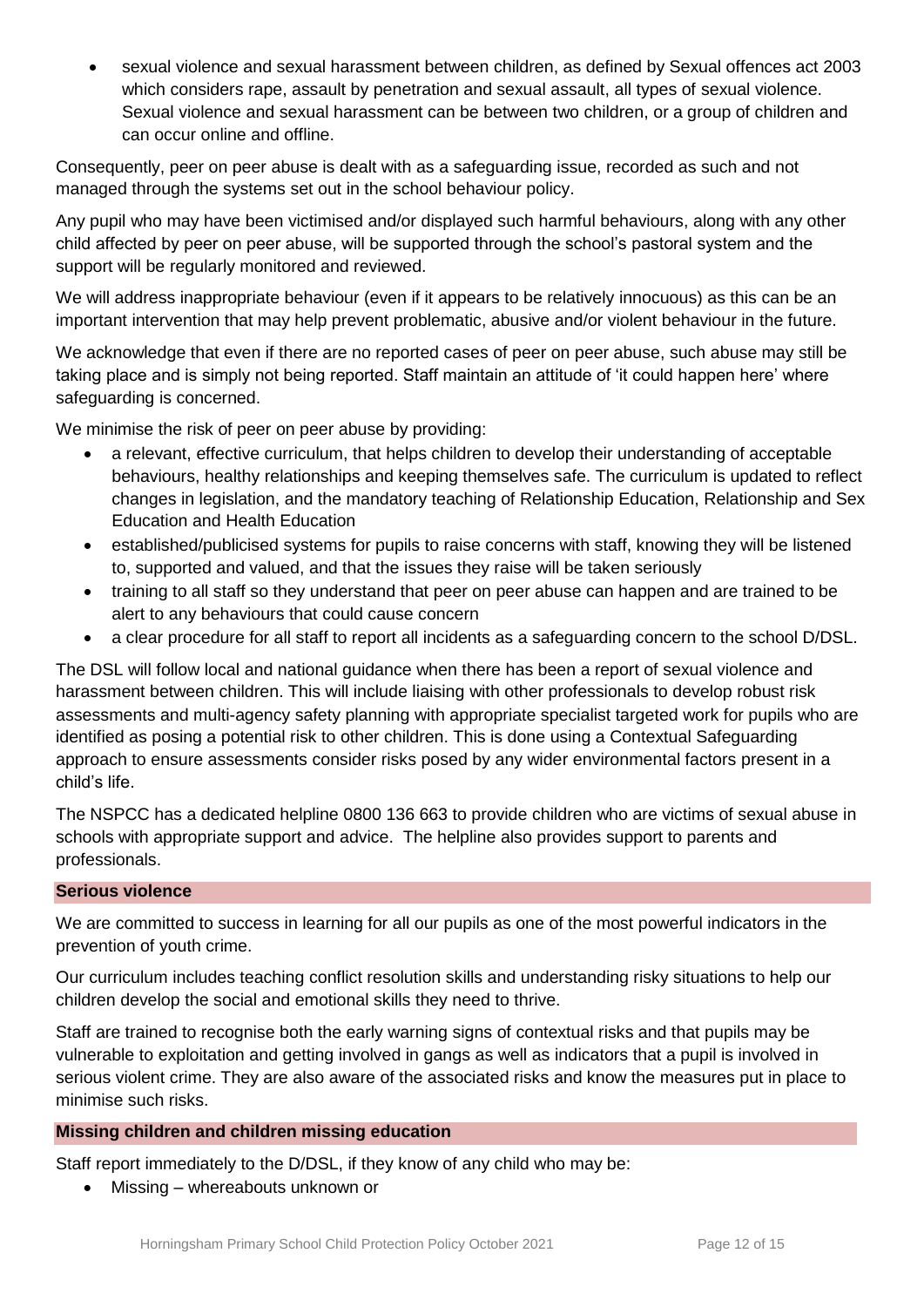Missing education – (compulsory school age (5-16) with no school place and not electively home educated)

The designated teacher for LAC and care leavers discusses any unauthorised/unexplained absence of Looked After Children with Virtual School when required.

The DSL shares any unauthorised/unexplained absence of children who have an allocated social worker within 24 hours.

Children who do not attend school regularly can be at increased risk of abuse and neglect. Where there is unauthorised/unexplained absence, and

- after reasonable attempts have been made to contact the family without success, the DSL follows the SVPP procedure and consults/refers to the MASH team as appropriate.
- there are no known welfare concerns about a pupil, we follow our procedures for unauthorised absence and report concerns to the Education Welfare Service.

#### **Mental Health**

All staff are aware that mental health problems can be an indicator that a child has suffered or is at risk of suffering abuse, neglect or exploitation.

Staff understand that:

- abuse and neglect, or other potentially traumatic adverse childhood experiences can have a lasting impact throughout childhood, adolescence and into adulthood. Staff are aware of how
- these experiences can impact on children"s mental health, behaviour and education.
- they have a duty to observe children day-to-day and identify those whose behaviour suggests that they may be experiencing a mental health problem or be at risk of developing one.

If staff have a mental health concern about a child that is also a safeguarding concern, they will report this concern using the agreed reporting mechanisms.

#### **Domestic Abuse**

Staff understand that domestic abuse is any incident or pattern of incidents of controlling, coercive, threatening behaviour, violence or abuse between those aged 16 or over who are, or have been, intimate partners or family members regardless of gender or sexuality. The abuse can encompass but is not limited to: psychological; physical; sexual; financial; and emotional harm.

The DSL liaises with partner agencies as part of "Encompass" in Wiltshire. When police are called to an incident of domestic abuse, where there are children in the household who have experienced the domestic incident, the DSL ensures the organisation receives up to date relevant information about the child"s circumstances and will ensure key staff provide emotional and practical support to the child according to their needs.

#### **Preventing Radicalisation**

Protecting children from the risk of radicalisation is part of schools" wider safeguarding duties, and is similar in nature to protecting pupils from other forms of harm and abuse.

Staff use their judgement in identifying pupils who might be at risk of radicalisation and speak to the D/DSL if they are concerned about a pupil. The D/DSL will always act proportionately and this may include making a Prevent referral to the Channel support programme or to the MASH.

#### **Female Genital Mutilation (FGM)**

FGM is illegal in the UK and a form of child abuse with long-lasting harmful consequences. Staff will inform the D/DSL immediately if they suspect a girl is at risk of FGM. We will report to the police any 'known' cases of FGM to the police as required by law.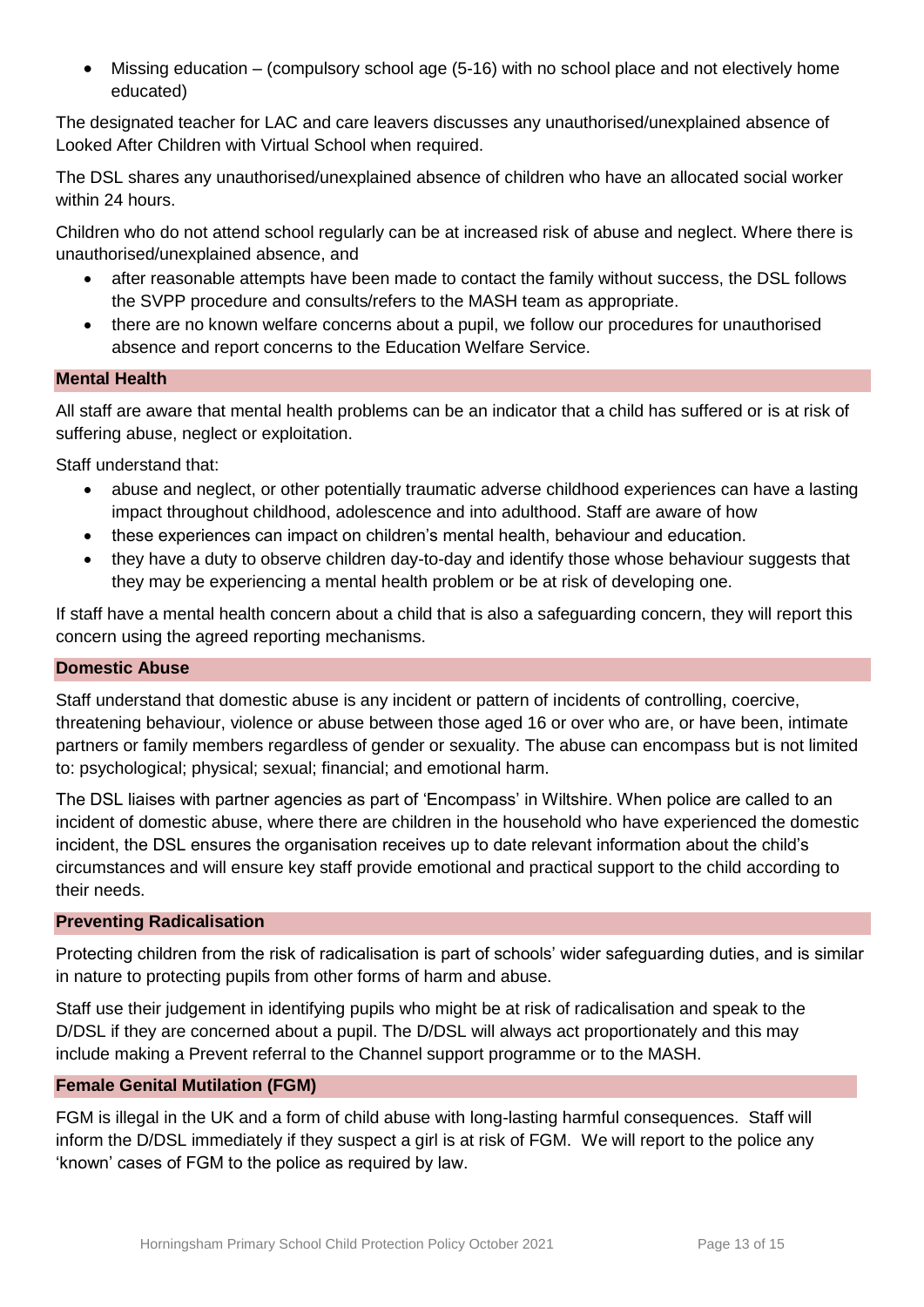# **Staff training**

#### **Induction**

The welfare of all our pupils is of paramount importance. All staff including governors and regular volunteers are informed of our safeguarding policy and procedures including online safety, at induction.

Our induction for staff also includes:

- Plan of support for individuals appropriate to the role for which they have been hired
- Confirmation of the conduct expected of staff within the school our Staff Behaviour Policy
- Opportunities for a new member of staff to discuss any issues or concerns about their role or responsibilities
- Confirmation of the line management/mentor process whereby any general concerns or issues about the person"s ability or suitability will be addressed.

#### **Safeguarding training**

This training is for all staff and is updated every 3 years as a minimum to ensure staff understand their role in safeguarding. Any member of staff not present at this whole school session will undertake this statutory training requirement on their return.

In addition, all staff members receive safeguarding and child protection updates (for example, via email, e-bulletins, staff meetings) as necessary and at least annually. All staff also receive training in online safety and this is updated as necessary.

#### **Advanced training**

The D/DSL has additional multi agency training which is updated every two years as a minimum. The D/DSL also attend multi-agency courses relevant to school needs. Their knowledge and skills are refreshed at least annually eg via e-bulletins or safeguarding networking events with other D/DSLs. The D/DSL attend a Wiltshire MASH tour.

#### **Safer Recruitment**

At least one person on any appointment panel has undertaken Safer Recruitment Training. This training is updated every five years as a minimum.

#### **Preventing Radicalisation**

All staff undertake Prevent awareness training.

#### **Staff support**

Due to the demanding, often distressing nature of child protection work, we support staff by providing an opportunity to talk through the challenges of this aspect of their role with a senior leader and to seek

further support as appropriate.

#### **Governors**

As well as the school"s safeguarding induction programme, governors are encouraged to complete face to whole school safeguarding and child protection training. In addition, governors may attend face training for governors provided by Wiltshire Council.